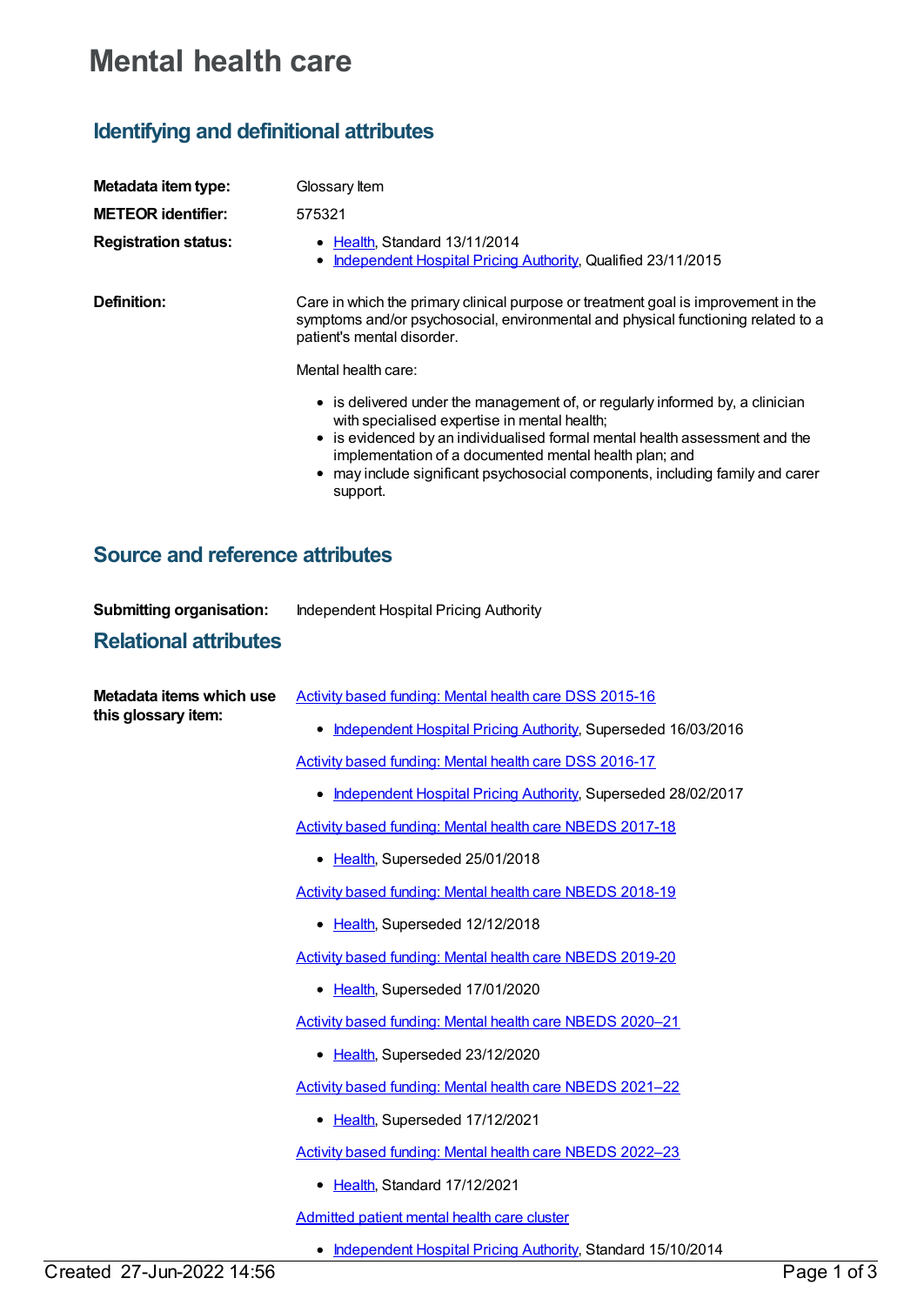[Ambulatory](https://meteor.aihw.gov.au/content/575033) patient mental health care cluster

• [Independent](https://meteor.aihw.gov.au/RegistrationAuthority/3) Hospital Pricing Authority, Standard 15/10/2014

[Episode](https://meteor.aihw.gov.au/content/722722) of mental health care

Ealth, Standard 17/01/2020

[Episode](https://meteor.aihw.gov.au/content/653674) of mental health care

- ACT Health [\(retired\)](https://meteor.aihw.gov.au/RegistrationAuthority/9), Candidate 09/08/2018
- [Health](https://meteor.aihw.gov.au/RegistrationAuthority/12), Superseded 17/01/2020

[Episode](https://meteor.aihw.gov.au/content/617304) of mental health care

• [Independent](https://meteor.aihw.gov.au/RegistrationAuthority/3) Hospital Pricing Authority, Superseded 28/02/2017

Episode of mental health [care—episode](https://meteor.aihw.gov.au/content/730859) end date, DDMMYYYY

• [Health](https://meteor.aihw.gov.au/RegistrationAuthority/12), Standard 23/12/2020

Episode of mental health [care—episode](https://meteor.aihw.gov.au/content/730802) end mode, code N[N{.N}]

• [Health](https://meteor.aihw.gov.au/RegistrationAuthority/12), Superseded 17/12/2021

Episode of mental health [care—episode](https://meteor.aihw.gov.au/content/745660) end mode, code N[N{.N}]

• [Health](https://meteor.aihw.gov.au/RegistrationAuthority/12), Standard 17/12/2021

Episode of mental health [care—episode](https://meteor.aihw.gov.au/content/730809) start date, DDMMYYYY

• [Health](https://meteor.aihw.gov.au/RegistrationAuthority/12), Standard 23/12/2020

Episode of mental health [care—episode](https://meteor.aihw.gov.au/content/680927) start mode

• [Health](https://meteor.aihw.gov.au/RegistrationAuthority/12), Superseded 17/01/2020

Episode of mental health [care—episode](https://meteor.aihw.gov.au/content/654197) start mode

• [Health](https://meteor.aihw.gov.au/RegistrationAuthority/12), Superseded 25/01/2018

Episode of mental health [care—episode](https://meteor.aihw.gov.au/content/723147) start mode

• [Health](https://meteor.aihw.gov.au/RegistrationAuthority/12), Standard 17/01/2020

Episode of mental health [care—episode](https://meteor.aihw.gov.au/content/614130) start mode

• [Independent](https://meteor.aihw.gov.au/RegistrationAuthority/3) Hospital Pricing Authority, Superseded 28/02/2017

Episode of mental health [care—episode](https://meteor.aihw.gov.au/content/614134) start mode, code N

• [Independent](https://meteor.aihw.gov.au/RegistrationAuthority/3) Hospital Pricing Authority, Superseded 28/02/2017

Episode of mental health [care—episode](https://meteor.aihw.gov.au/content/654194) start mode, code N

• [Health](https://meteor.aihw.gov.au/RegistrationAuthority/12), Superseded 25/01/2018

Episode of mental health [care—episode](https://meteor.aihw.gov.au/content/676148) start mode, code N

• [Health](https://meteor.aihw.gov.au/RegistrationAuthority/12), Superseded 17/01/2020

Episode of mental health [care—episode](https://meteor.aihw.gov.au/content/723150) start mode, code N

• [Health](https://meteor.aihw.gov.au/RegistrationAuthority/12), Superseded 23/12/2020

Episode of mental health [care—episode](https://meteor.aihw.gov.au/content/730813) start mode, code N

• [Health](https://meteor.aihw.gov.au/RegistrationAuthority/12), Standard 23/12/2020

Episode of mental health [care—identifier,](https://meteor.aihw.gov.au/content/730816) X[X(79)]

• [Health](https://meteor.aihw.gov.au/RegistrationAuthority/12), Superseded 17/12/2021

Episode of mental health [care—identifier,](https://meteor.aihw.gov.au/content/751899) X[X(79)]